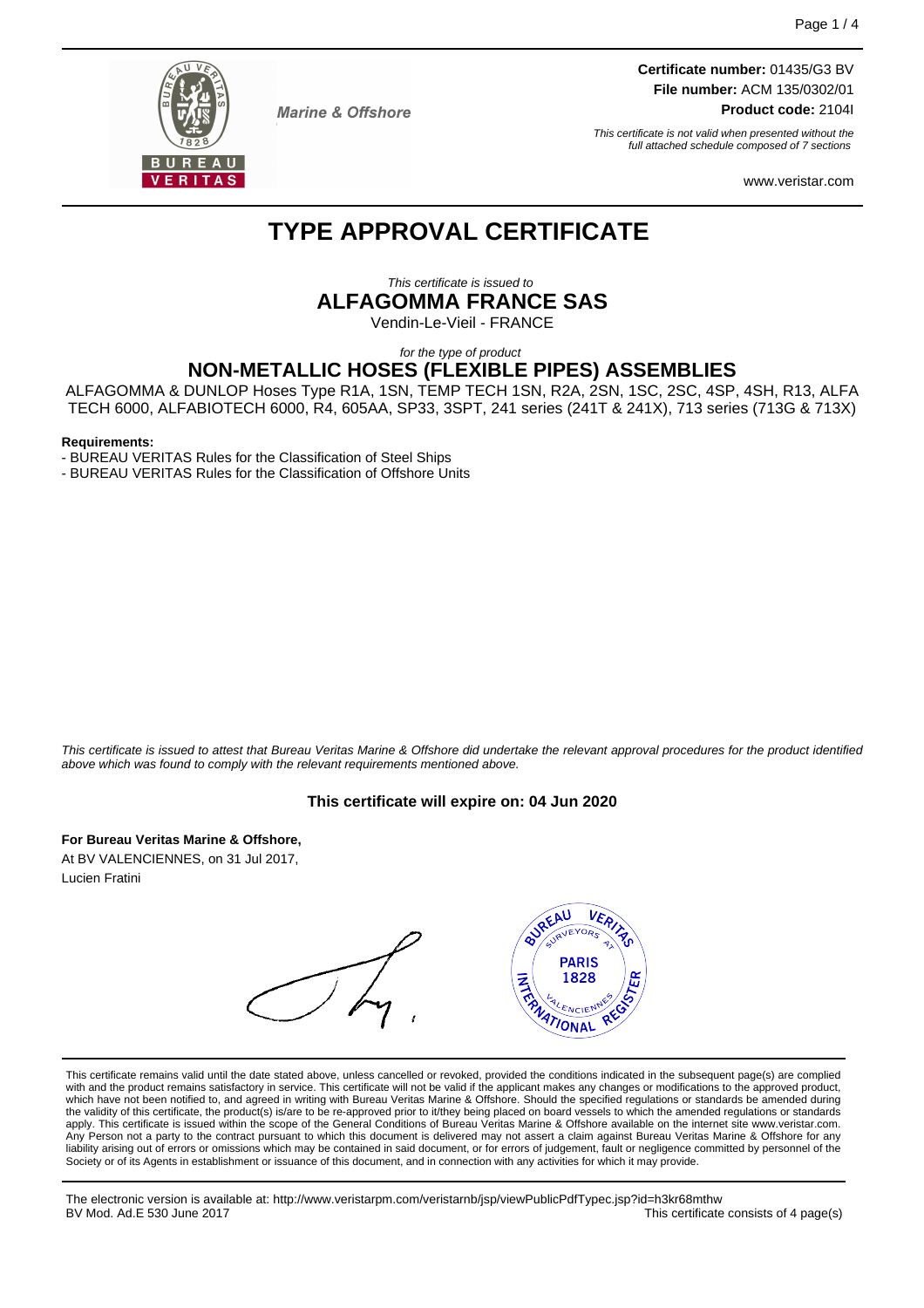# **THE SCHEDULE OF APPROVAL**

# **1. PRODUCT DESCRIPTION**

**ALFAGOMMA & DUNLOP Hoses Type R1A, 1SN, TEMP TECH 1SN, R2A, 2SN, 1SC, 2SC, 4SP, 4SH, R13, ALFA TECH 6000, ALFABIOTECH 6000, R4, 605AA, SP33, 3SPT, 241 series (241T & 241X), 713 series (713G & 713X)**

1.1 Ratings

*Hose type SAE 100 R1A - EN 853 1ST and SAE 100 R1AT - EN 853 1SN*

| Diameter (mm)                                                                     | 5   | 6   | 8   | 10  | 12.5 | 16             | 19  | 25             | 32  | 38  | 51 |
|-----------------------------------------------------------------------------------|-----|-----|-----|-----|------|----------------|-----|----------------|-----|-----|----|
| Maximum working pressure (bar)                                                    | 250 | 225 | 215 | 180 | 160  | 130            | 105 | 88             | 63  | 50  | 40 |
| Temperature range -40 $^{\circ}$ C to +100 $^{\circ}$ C                           |     |     |     |     |      |                |     |                |     |     |    |
| Hose type TEMP TECH 1SN - EN 853 1SN - SAE 100 R1AT                               |     |     |     |     |      |                |     |                |     |     |    |
| Diameter (mm)                                                                     | 6   | 10  | 12  | 16  | 19   | 25             | 32  | 38             | 51  |     |    |
| Maximum working pressure (bar)                                                    | 225 | 180 | 160 | 130 | 105  | 88             | 63  | 50             | 40  |     |    |
| Temperature range -40 $^{\circ}$ C to +150 $^{\circ}$ C                           |     |     |     |     |      |                |     |                |     |     |    |
| Hose type SAE 100 R2A - EN 853 2ST and SAE 100 R2AT - EN 853 2SN                  |     |     |     |     |      |                |     |                |     |     |    |
| Diameter (mm)                                                                     | 5   | 6   | 8   | 10  | 12.5 | 16             | 19  | 25             | 32  | 38  | 51 |
| Maximum working pressure (bar)                                                    | 420 | 400 | 350 | 330 | 275  | 250            | 215 | 165            | 125 | 90  | 80 |
| Temperature range -40 $^{\circ}$ C to +100 $^{\circ}$ C<br>Hose type - EN 857 1SC |     |     |     |     |      |                |     |                |     |     |    |
| Diameter (mm)                                                                     | 6   | 8   | 10  | 12  | 16   | 19             | 25  |                |     |     |    |
| Maximum working pressure (bar)                                                    | 225 | 215 | 210 | 160 | 130  | 105            | 88  |                |     |     |    |
| Temperature range -40 $^{\circ}$ C to +100 $^{\circ}$ C                           |     |     |     |     |      |                |     |                |     |     |    |
| Hose type - EN 857 2SC                                                            |     |     |     |     |      |                |     |                |     |     |    |
| Diameter (mm)                                                                     | 6   | 8   | 10  | 12  | 16   | 19             | 25  |                |     |     |    |
| Maximum working pressure (bar)                                                    | 400 | 350 | 330 | 275 | 250  | 215            | 165 |                |     |     |    |
| Temperature range -40 $^{\circ}$ C to +100 $^{\circ}$ C                           |     |     |     |     |      |                |     |                |     |     |    |
| Hose type - EN 856 4SP                                                            |     |     |     |     |      |                |     |                |     |     |    |
| Diameter (mm)                                                                     | 6   | 10  | 12  | 16  | 19   | 25             |     |                |     |     |    |
| Maximum working pressure (bar)                                                    | 450 | 445 | 415 | 350 | 380  | 320            |     |                |     |     |    |
| Temperature range -40 $^{\circ}$ C to +100 $^{\circ}$ C                           |     |     |     |     |      |                |     |                |     |     |    |
| Hose type EN 856 4SH                                                              |     |     |     |     |      |                |     |                |     |     |    |
| Diameter (mm)                                                                     | 19  | 25  | 31  | 38  | 51   |                |     |                |     |     |    |
| Maximum working pressure (bar)                                                    |     | 380 | 350 | 290 | 250  |                |     |                |     |     |    |
| Temperature range -40 $^{\circ}$ C to +100 $^{\circ}$ C                           |     |     |     |     |      |                |     |                |     |     |    |
| Hose type SAE 100 R13 - EN 856 R13                                                |     |     |     |     |      |                |     |                |     |     |    |
| Diameter (mm)                                                                     | 19  | 25  | 31  | 38  | 51   |                |     |                |     |     |    |
| Maximum working pressure (bar)                                                    | 350 | 350 | 350 | 350 | 350  |                |     |                |     |     |    |
| Temperature range -40 $^{\circ}$ C to +121 $^{\circ}$ C                           |     |     |     |     |      |                |     |                |     |     |    |
| Hose type ALFA TECH 6000 - ALFABIOTECH 6000 - SAE 100 R15                         |     |     |     |     |      |                |     |                |     |     |    |
| Diameter (mm)                                                                     | 16  | 19  | 25  | 32  | 38   |                |     |                |     |     |    |
| Maximum working pressure (bar)                                                    | 420 | 420 | 420 | 420 | 420  |                |     |                |     |     |    |
| Temperature range -40 $^{\circ}$ C to +121 $^{\circ}$ C                           |     |     |     |     |      |                |     |                |     |     |    |
| Hose type SAE 100 R4                                                              |     |     |     |     |      |                |     |                |     |     |    |
| Diameter (mm)                                                                     | 19  | 25  | 32  | 38  | 51   | 63             |     | 76             | 90  | 102 |    |
| Maximum working pressure (bar)                                                    | 21  | 17  | 14  | 10  | 7    | $\overline{4}$ |     | $\overline{4}$ | 3   | 2   |    |
| 1000 <sub>C</sub>                                                                 |     |     |     |     |      |                |     |                |     |     |    |

Temperature range -40 $^{\circ}$ C to +100 $^{\circ}$ C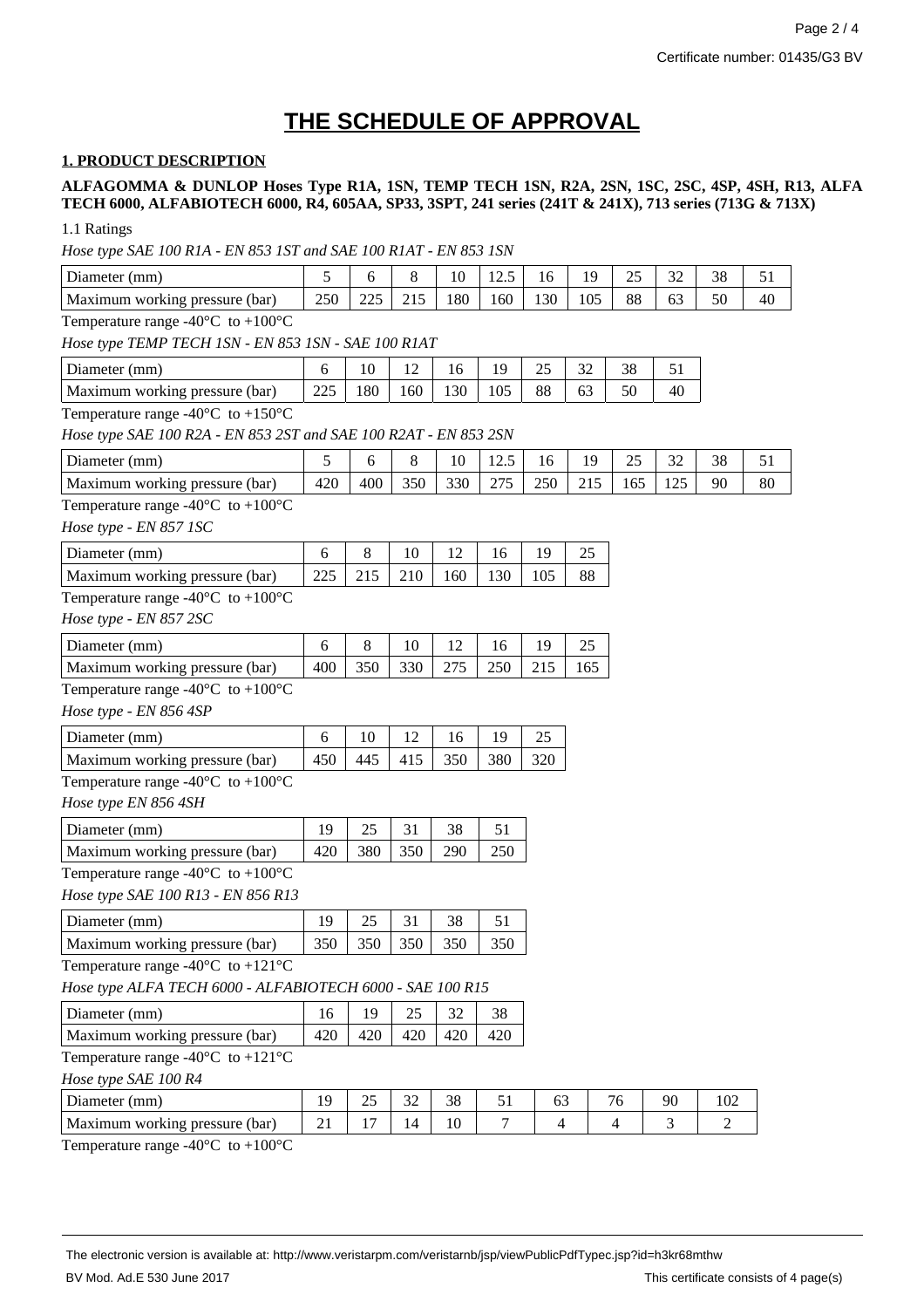## *Hose type 605AA*

| .                              |      |                        |
|--------------------------------|------|------------------------|
| Diameter (mm)                  |      | 19 to 127   133 to 152 |
| Maximum working pressure (bar) | ر. ا |                        |

Temperature range -30 $\mathrm{^{\circ}C}$  to +80 $\mathrm{^{\circ}C}$ 

*Hose type SP33 - 3SPT*

| Size (mm/inch)                 |     | 15/8"<br>16/ | 120/3/4" |     |     |
|--------------------------------|-----|--------------|----------|-----|-----|
| Maximum working pressure (bar) | 500 |              |          | ے ب | 240 |

Temperature range -40 $^{\circ}$ C to +100 $^{\circ}$ C

*Hose type* 713 (713G and 713X)

| Size (mm/inch)                       | $\mathcal{U}^{\prime\prime}$<br>$\Omega$ | າະ  |     |     |     |
|--------------------------------------|------------------------------------------|-----|-----|-----|-----|
| Maximum<br>working pressure<br>(bar) | 350                                      | 380 | 350 | 350 | 350 |

Temperature range -40 $^{\circ}$ C to +121 $^{\circ}$ C

*Hose type* 241 (241T and 241X)

| Size (mm)                      |      |       | 10   | 1 <sub>0</sub><br>$\overline{1}$ | 16   | 19   | 25  | $\mathcal{D}$<br>ے ر | 38                |                           |
|--------------------------------|------|-------|------|----------------------------------|------|------|-----|----------------------|-------------------|---------------------------|
| (inch)                         | 1/4" | 5/16" | 3/8" | 1011<br>1/L                      | 5/8" | 3/4" | 111 | 1/4"                 | 1011              | $\bigcap \mathbb{N}$<br>∸ |
| Maximum working pressure (bar) | 420  | 375   | 350  | 310                              | 280  | 240  | 210 | 145                  | $1 \cap F$<br>⊥∠J | 100                       |

Temperature range  $-40^{\circ}$ C to  $+100^{\circ}$ C

*For each type of hose, the maximum working pressure is not to exceed one quarter of the burst pressure at the service temperature.*

1.2 Material specification

| Tube          | Oil resistant synthetic rubber                             |
|---------------|------------------------------------------------------------|
| Reinforcement | One/two/four/six high tensile steel braids/spirals         |
| Cover         | Abrasion, ozone and hydrocarbon resistant synthetic rubber |
| Fittings      | As per manufacturer's catalogues                           |

# **2. DOCUMENTS AND DRAWINGS**

- ALFAGOMMA catalogue for hoses dated 09/05/2017

- ALFAGOMMA catalogue for fittings dated 09/05/2017

*No departure from the above documents shall be made without the prior consent of the Society. The manufacturer must inform the Society of any modification or changes to these documents and drawings.*

# **3. TEST REPORTS**

3.1 Tests carried out: dimensional check, proof pressure test, change in length, burst test, ozone resistance test, impulse test, cold flexible test, ageing test and overspeed test as per DIN 74310. Manufacturer's test reports 253/05, 253/05-A, 254/05, 255/05, 256/05, 256/05-A, 257/05, 257/05-A, 258/05, 259/05, 260/05, 260/05-A and 261/05.

3.2 Fire resistance tests according to ISO 15540: 1999 and ISO 15541: 1999 were carried out at LAPI Laboratory (Italy) and found in order per the following test reports N° 600/04/AC (241T-04); N° 601/04/AC (241T-08); N° 602/04/AC (241T-16); N° 604/04/AC (3SPT-06 with fire protection); N° 606/04/AC (713L-12); N° 607/04/AC (713L-32); N° 611/04/AC (4SH-20); N° 612/04/AC (713L-20) dated 21/06/2004; N° 1413.0IS0110/09, 1414.0IS0110/09 and 1415.0IS0110/09 dated 09/11/2009.

3.3 Test reports N° BV.VLS.3.91.078 dated 16/06/1992, N° CR.77.M.95.0170.W dated 31/05/1996, N° VLS.1I.00.0836.G dated 16/01/2001.

3.1 Tests carried out: dimensional check, proof pressure test, change in length, burst test, ozone resistance test, impulse test, cold flexible test and ageing test as per test reports dated 05/03/2014 performed on type TEMP TECH 1SN on sizes DN 06 / 10 / 19 & 38.

# **4. APPLICATION / LIMITATION**

4.1 To use as hose assemblies on the following services:

- Sea water and fresh water, compressed air, fuel oil, lubricating oil, hydraulic oil, water spraying fire system, fixed fire extinguishing system (for fuel oil and lubricating oil: series 241 up to 1");

- CO2 (except type R4, 605AA, R1A - 1SN for diameters 19 to 51 mm, R2A - 2SN for diameters 32 to 51 mm, 1SC for diameters 19 to 25 mm, 241 for diameters 38 to 51 mm and 713 series). The maximum service pressure is to be in accordance with the maximum expected pressure taking into account the filling ratio of the bottles and the safety devices fitted on the CO2 lines;